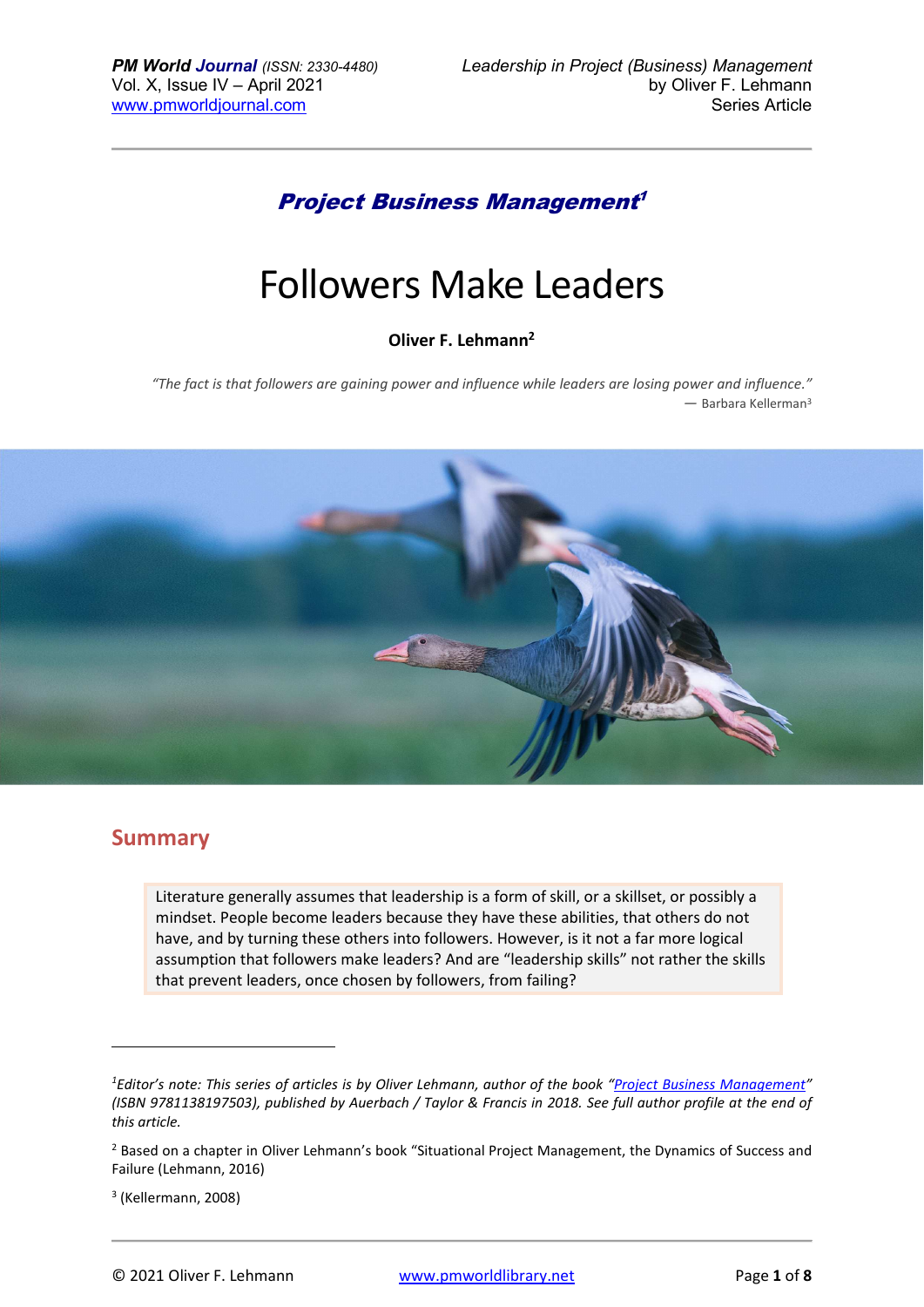## **What is Leadership?**

It was on 11 August 1999, when a total eclipse of the sun was announced for major parts of Central Europe, including Munich, Bavaria, where I had a classroom training on that day. The eclipse was to happen about an hour after lunch time, so I made a decision with my students to stay longer after lunch break and watch the phenomenon together.

At the time of the eclipse, there were thick dark clouds hanging deep, and most people in Munich had no chance to actually watch it. All they saw was the world around them slowly getting dark, an evening just after lunch time, immediately followed by something similar to a morning. My students and I were however lucky. By chance, we happened to have a major hole in the clouds above the restaurant that the training company had booked for our lunchtime, big and stationary enough to see the eclipse from start almost to the end. So, we stayed a bit longer at our lunchtime places. We sat on the terrace of the "Michaeligarten" park restaurant, which has a nice vista over a little lake and a free sight into the sky. Just on time as forecast, the sun circle got dented, and this dent, the moon covering parts of the sun, became wider and wider.

On that day, some flocks of greylag geese flew over the park from West to East, and when the moon covered around 90% of the sun's area, a flock of about 40 birds landed on the water of the lake. As geese generally do, they had followed a leader goose, probably on the way to a meadow, where they could graze, and this individual must have gotten confused by the slowly progressing disappearance of the sun. After the leader goose had landed on the lake, the other geese followed.

Swimming on the water, the geese were very noisy. The puzzling of their leader unsettled the other geese, and the impression was that they were frightened and did not know what to do. I had not known before, how much noise a flock of 40 scared geese can make. Approximately one raucous minute later, another group of geese flew over the lake. This flock was more than twice as large, and they flew in the same Eastern direction as the first groups. Their leader goose seemed not confused at all by the vanishing sun but instead flew ahead on its way, and so did its followers in the graceful V-shape order as geese normally do.

The frightened geese down on the lake reacted immediately. They started from the water, which made even more clamor when 40 pairs of wings flapped on the water, left the lake and each goose found its place behind the wing tip of another goose, a place which gives them the comfort of being securely guided and of reduced air drag<sup>4</sup>. They saw someone seemed to know the way, and preferred to follow the leader, which took a lot of distress from them.

I am not sure if anyone else in the Michaeligarten had observed this short episode of less than two minutes. People around me had their protection goggles on and watched the sky. I also did that too, of course, when this short intermezzo was over.

<sup>4</sup> (Scott, 2005)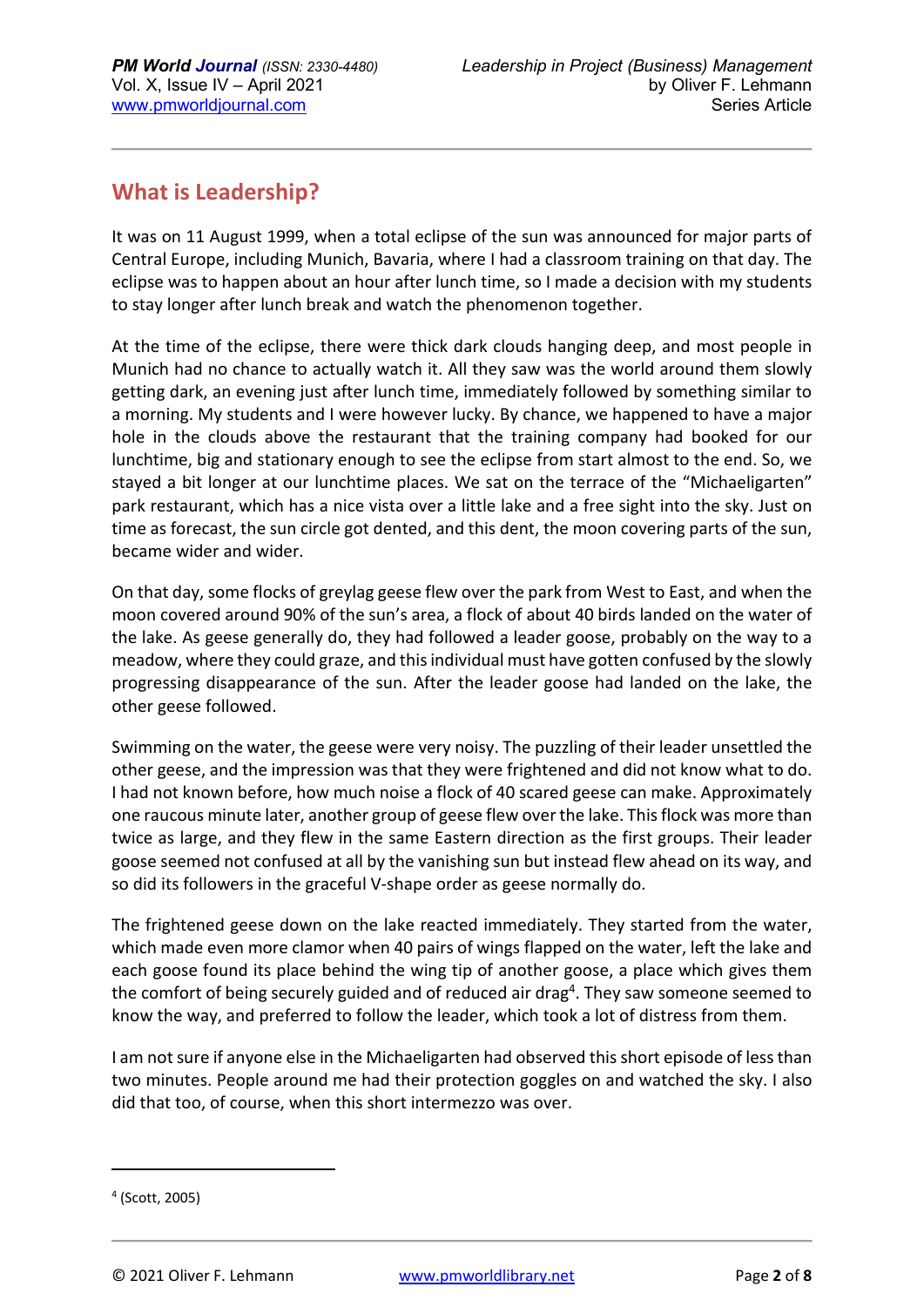But the event remained in my mind, and over the years, I reflected on it more and more. Hasn't 1973 Noble prize awarded Austrian scientist Konrad Lorenz taught us to use geese behavior as a model for certain facets of human behavior? Humans are not geese, of course, but the dynamics between leaders and followers are probably quite common among different species. I concluded that an individual slips into the role not because he or she has been trained in specific leadership skills or has been placed in a powerful position, but because others become the impression that he or she knows the way, and that it is a good idea to follow on the way. The impression is often enforced or even caused by others, who already follow the leader. This signal may be wrong. It may be a factoid, but factoids can be powerful. Leadership in this understanding is more an expression of group behavior of the followers than of personal skills or traits of the leading person. It also shows the difference between an Alpha animal, which gets into the leading position by winning a series of power play-offs against others, and a leader in a narrower sense, who is in the position based on consensus of the followers. The consensus may be a result of swarm intelligence or swarm imbecility. Germany under Adolf Hitler between 1933 and 1945 is a good example for the second, and so are the other evil dictators of the 20<sup>th</sup> century, and all others before and after them. The impression that someone knows the way may be strong, but the followers may fail to notice how much the way is paved with blood.

## **Followers Make Leaders**

Leadership as a position arranged more by the followers than the leaders? What about the effect on the leading individual? The followers are perceived as a confirmation for this person that he or she is doing something better than others. It is impossible to look into the mind of a goose, but it is imaginable that the leader of the second flock felt so much empowered by the large group behind him or her, that the vanishing sun came much less as something unsettling or threatening. The leader-goose's self-esteem and self-confidence or the feeling of being in charge of the geese behind were strong enough to manage the unusual situation. The confirmation that the individual in the leadership gets will enforce some behaviors more, those that the followers reward, and will weaken others that the followership ignores or even rejects. An additional imprinting effect may have the relationship with other leaders, which may be competitive, or collaborative or even true friendship, and also experiences of gains and losses during childhood. So many aspects influence a leader, but followers are the strongest.

Here is my definition: Leadership is the authorization to lead, given voluntarily by followers.

Without such authorization, many self-assigned leaders are either just bureaucrats in powerful formal positions or authoritarian oppressors. The authorization may be implicit by actions or explicit by elections, and the followers may be life-time devotees, who follow the leader tightly and absorb every word the leader makes, or made a more rational, distant, and temporary decision to follow the leader, something one would expect from members of most project teams. This definition reverses the causality in the dynamics of success and failure of leadership. Leaders become a far more passive part of the relationship than normally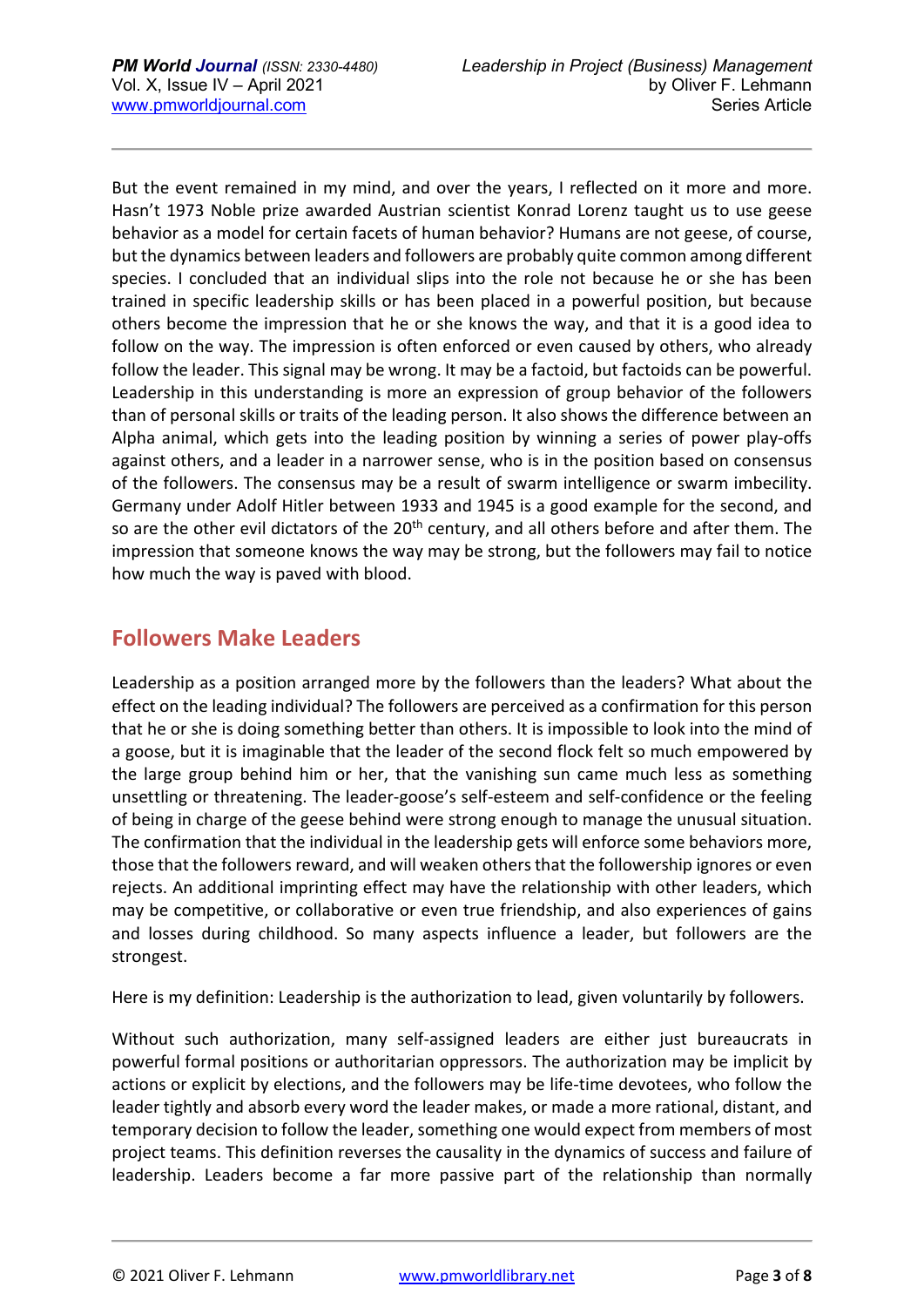assumed, their actions are not what makes them leaders, but they help followers to decide, whether they want the specific person to lead them or not. According to this definition, the true driving force in leadership are the followers. Strong leadership includes being a role model for the followers, but in this definition, the followers assign the role model function to the leader, rather than the leader telling the followers: "Follow my example."

Are leaders then just passive front runners, driven by the followers and possibly by some extraordinary fate into their role? Of course not. They are required to balance out the respect that their followers expect and, in their understanding, deserve, the positive confirmation of reward for efforts endowed by their followers, but also careful corrective feedback when necessary.

One of the greatest problem that leaderless organizations (and projects) are facing is the lack of an accepted leader, who praises employees and team members when they have done an outstanding job and celebrates their achievements in front of others.

## **Follower-Driven Leadership in Project (Business) Management**

For project managers, standing still at a point of passivity would not be sufficient. Project managers are expected to be active drivers and agents of change, they are administrators of investments, and when we have been entrusted with the management of these changes, we have to develop impact on ourselves and on others. There is also rarely sufficient time to let the leadership role grow, project managers must get their teams up to productivity in short term. The leadership role has some confirmation for them and may be flattering, but is also uncomfortable, as it comes with expectations on behavioral self-control, something that may first needs to be developed, and on additional energy that can be called upon when required.



### **Examples of Project Teams**

*Figure 1: Cross-corporate projects bring together team members from different organizations.*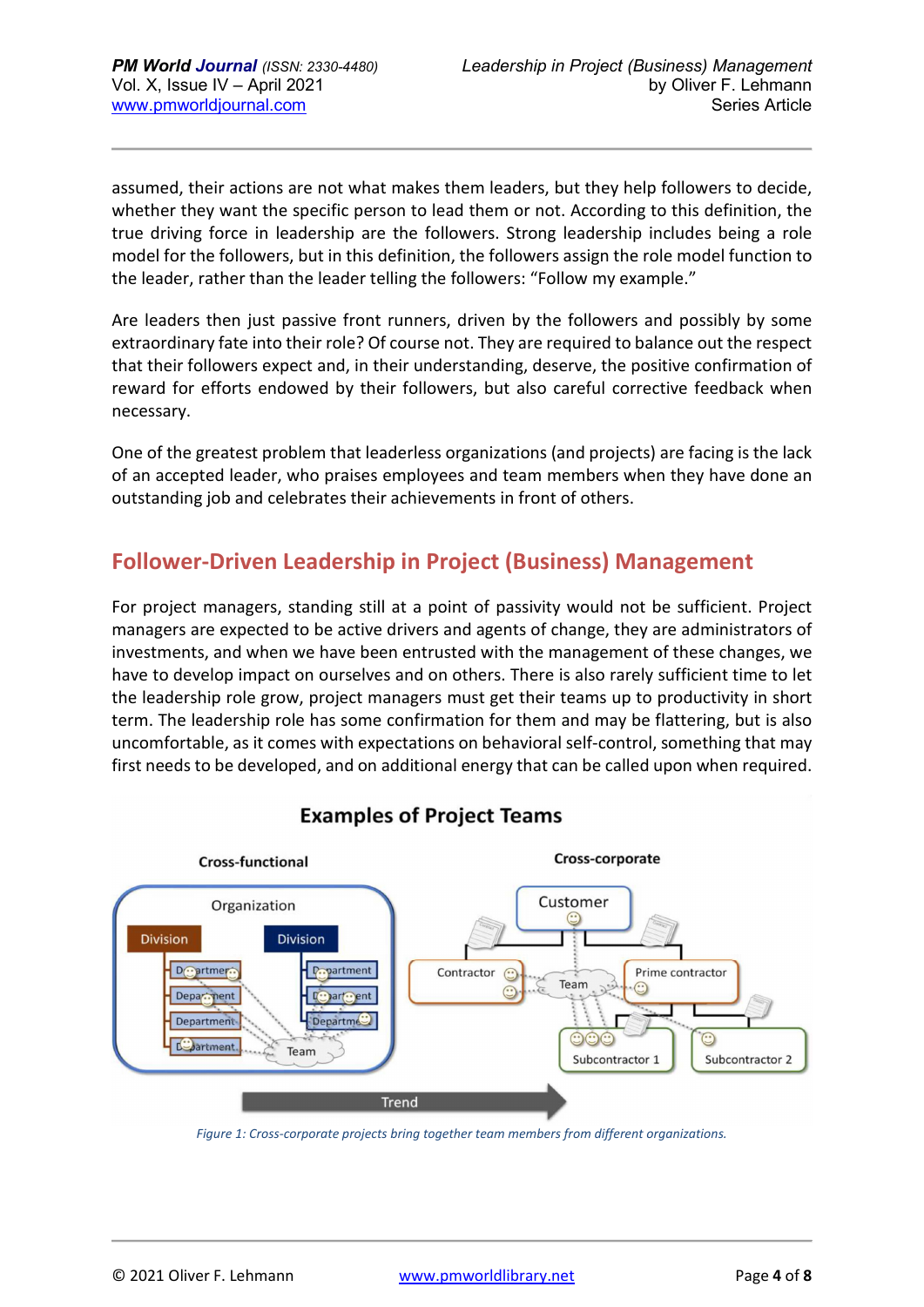This is even more difficult in cross-corporate project business<sup>5</sup>. The followers are not all members of the same organization. They come from different organizations, as shown in Figure 1, and they are expected to be loyal to their employing organizations and its specific business interests first before they can subscribe to the project's mission.

Time to build a team is scarce in these cross-corporate Project Supply Networks (PSNs), as all organizations and their people are expected to perform immediately. After a while, the people involved often "forget", who their home organization is. The interpersonal and social bonds and possibly also the conflicts in the cross-corporate team dominate the formal links, and informal alliances and follower-leader relations develop. Often, these links are highly beneficial to the project, as they come with trust and rapport among the team members. Sometimes however, factions develop that disintegrate the project team.

And from time to time, a team member's home organization turns up and claims its birthright back, reminding the team member who sends the monthly paycheck. As project managers, keeping a "Mission Success First" paradigm alive can be challenging in these situations, though understanding the dynamics of success and failure in cross-corporate projects and having an eye on politics may help navigate the project to success.

## **Leading May be Exhausting**

All geese in the V-formation have the comfort of the reduced drag behind the wing tip of the goose in front, except the leader<sup>6</sup>. When sometimes a requirement is made to become a "well-rounded project manager", this does definitively not relate to the shape of the body but to the behavioral traits of the person. Along the projects that we lead, we also learn a lot about ourselves.

The ever-changing situations that we are facing teach us lessons on our strengths and weaknesses on technical, organizational, and interpersonal levels and on the preparedness of people to follow us on the way that we want them to go with us. The feedback that we get can be very direct: technical failure, over- or under-organization, misunderstandings, conflicts and also team attrition are often quick warning signs that the way we approach a situation and the character of this situation may not match. Sometimes, the feedback takes longer, when dilemmas are growing almost invisibly until they get the power to wreck our project, or when time bombs are placed in concealed locations, which remain inactive for a long time until they suddenly go off.

We also receive positive feedback through successes and the "Wow"s of impressed stakeholders. When these experiences tell us something about our own shortcomings, we will need to react. We may enhance the underdeveloped behaviors through training, possibly self-

<sup>5</sup> (Lehmann, 2018)

<sup>&</sup>lt;sup>6</sup> It has been reported that on long distance flights, geese sometimes change the leader goose, when the flight work gets too exhausting for the individual.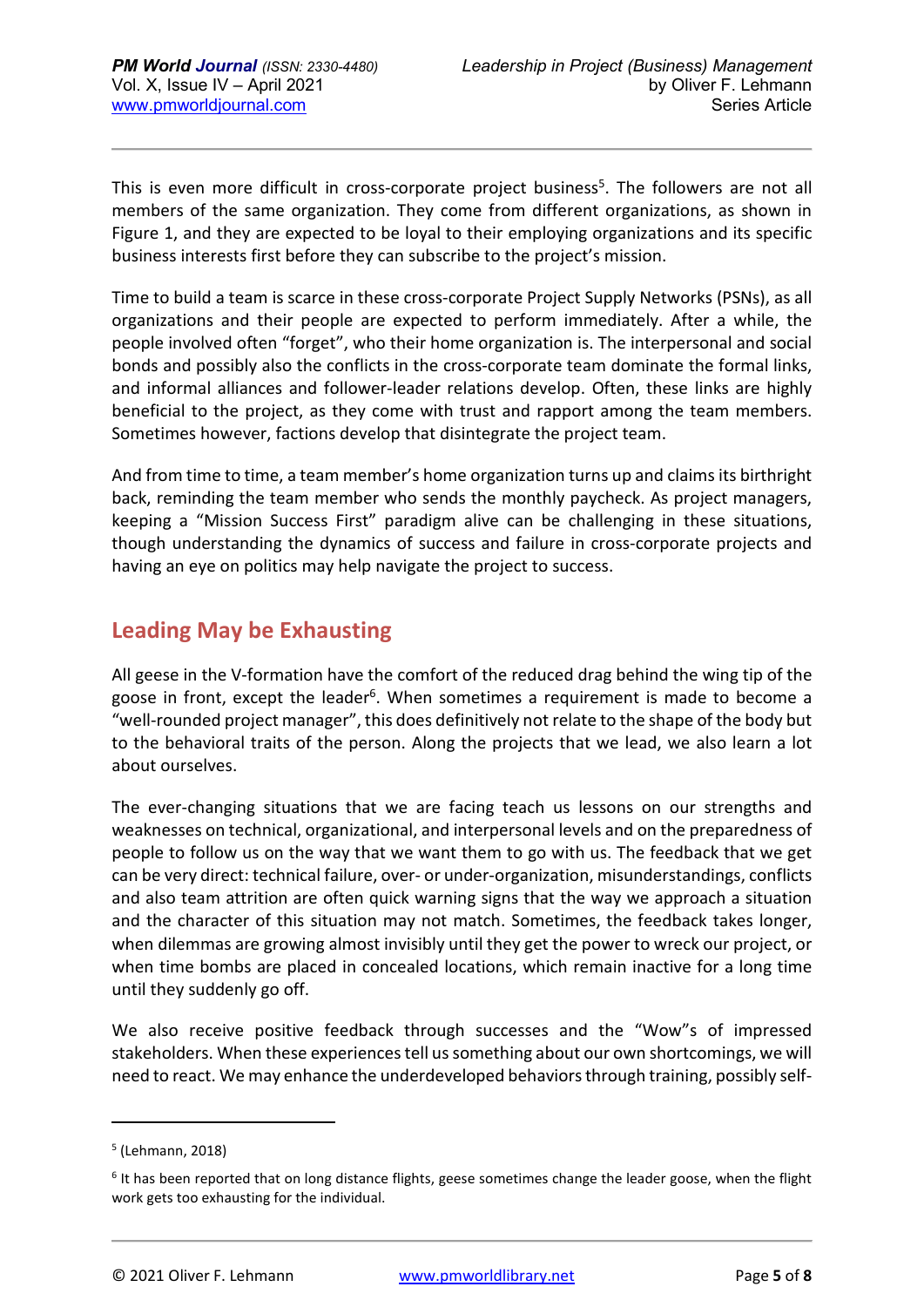training, to better be able master situations that we experience as especially difficult and challenging, or we accept our shortcomings and avoid situations, where possible, that we feel unable to manage. In all these achieving situations that we face, we will often have to protect the control that we have over our own professional destiny and that of our projects in collaborative environments. Ideally, we achieve this protection best by upholding our most profound personal assets: Empathy with stakeholders, authenticity, trustworthiness, integrity, situational intelligence and by knowing the team and the other stakeholders.

## **Finding Help**

Once placed in a leadership position in cross-corporate project business, voluntarily or not, here are seven recommendations on how to address these challenges:

- 1. Know the contracts. Too often, project managers do not know the contract(s) with customer and contractors, which is the ultimate rule book in project business.
- 2. Ensure sufficient opportunity for on-boarding. Team members from other organizations require additional attention and assistance during this time.
- 3. Know the other organizations in the project and their people. Understand their business interests and investigate their culture.
- 4. Let the team agree upon the use of a common glossary. Projects in general suffer from misunderstandings that cause delays and distress and are costly to fix. In project business, the risk gets increased, as misunderstandings can have legal and commercial consequences on top of the damage on project management level. As a basis, the Project Business Glossary<sup>7</sup> of the Project Business Foundation may come in handy. Feel free to expand it where necessary.
- 5. Bring third-parties in, when necessary. This may include auditors, mediators, and arbitrators, when the parties cannot resolve their problems alone.
- 6. Followers can turn people into leaders, but they can also reject the status again. Pay attention for early clues that followers become disappointed and remorseful.
- 7. Don't let the status that has been assigned to you change your self-perception. You are still as mortal as anyone else.

<sup>7</sup> (Project Business Foundation, 2020)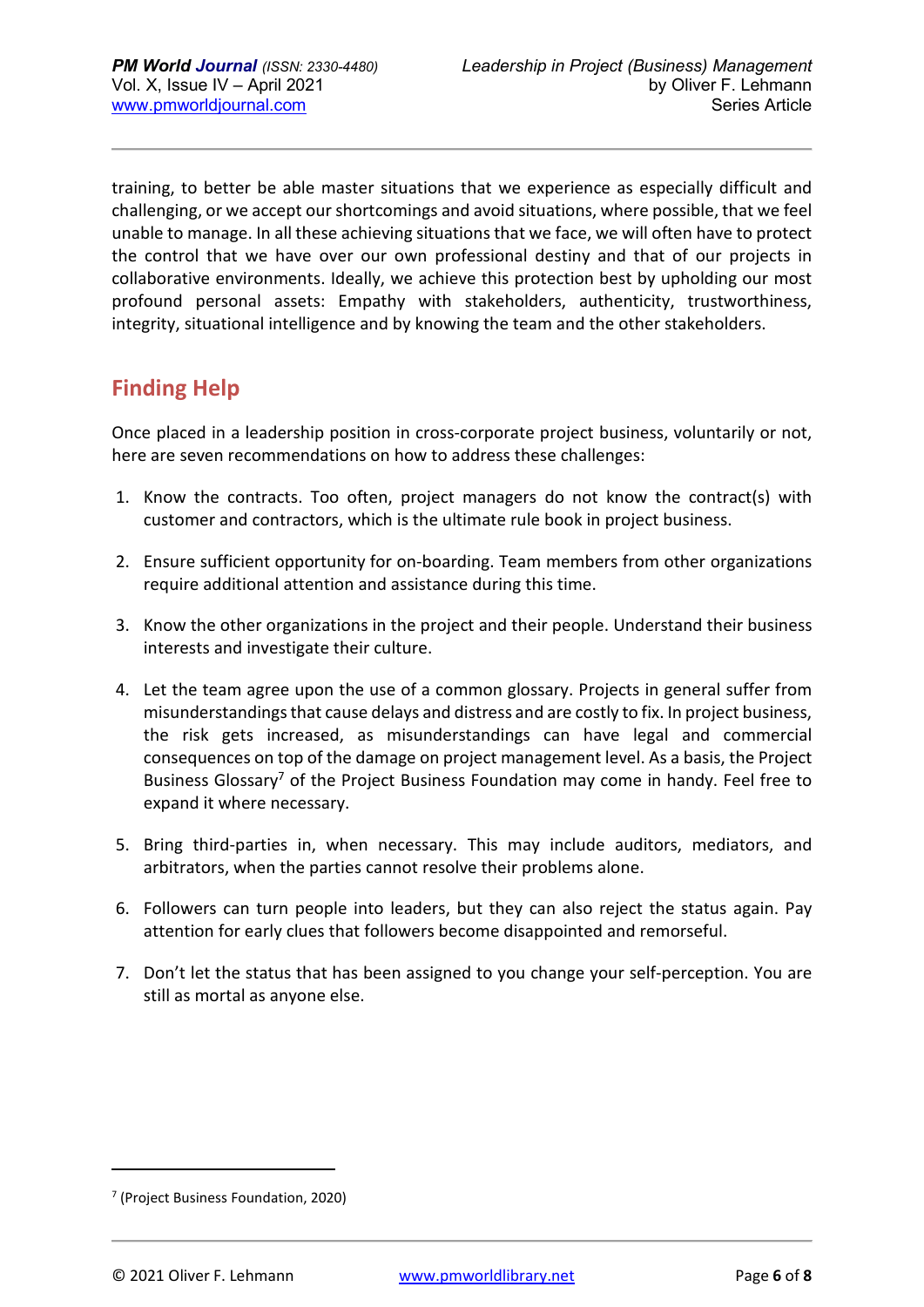## **References**

Kellermann, B. (2008) *Followership: How Followers Are Creating Change and Changing Leaders (Center for Public Leadership)*, Boston, MA, USA: Harvard Business Review Press [Online]. Available from: https://store.hbr.org/product/followership-how-followers-arecreating-change-and-changing-leaders/3684 (Accessed: 25 March 2021).

Lehmann, O.F. (2016) *Situational Project Management: The Dynamics of Success and Failure*, New York City, USA: Taylor & Francis [Online]. Available from: https://www.routledge.com/9781498722612 (Accessed: 4 February 2021).

Lehmann, O.F. (2018) *Project Business Management*, New York City, USA: Taylor & Francis [Online]. Available from: https://www.routledge.com/9780367522070 (Accessed: 4 February 2021).

Project Business Foundation (2020) *The Project Business Glossary*, 26 November [Online]. Available from: https://www.project-business.org/programs/project-business-glossary (Accessed: 25 March 2021).

Scott, J. (2005) 'V-Formation Flight of Birds', *Eurospaceweb*, July [Online]. Available from: http://www.aerospaceweb.org/question/nature/q0237.shtml (Accessed: 25 March 2021).

## **Copyright Note**

Illustrations:

- Oliver F. Lehmann
- Vincent van Zalinge, Unsplash